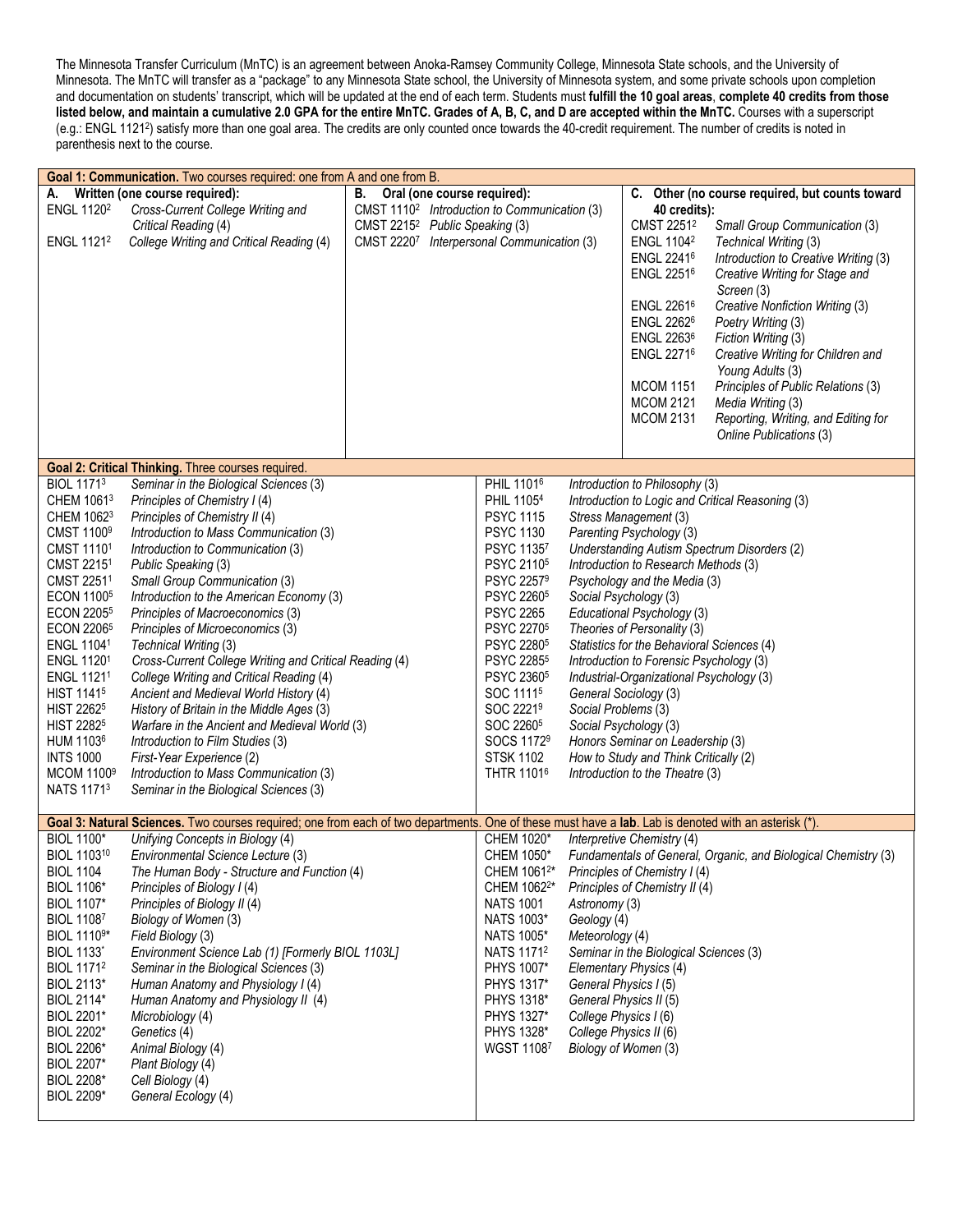| Goal 4: Mathematical / Logical Reasoning. One course required.                                                 |                                         |                                    |                                                                    |                                             |                                                  |  |
|----------------------------------------------------------------------------------------------------------------|-----------------------------------------|------------------------------------|--------------------------------------------------------------------|---------------------------------------------|--------------------------------------------------|--|
| <b>MATH 1100</b>                                                                                               | Mathematics for Liberal Arts (3)        | <b>MATH 1310</b>                   | Survey of Calculus (3)                                             |                                             |                                                  |  |
| <b>MATH 1114</b>                                                                                               | Introduction to Statistics (4)          |                                    | <b>MATH 1400</b><br>Calculus I (5)                                 |                                             |                                                  |  |
| <b>MATH 1121</b>                                                                                               | Mathematics for Educational Arts (4)    |                                    | Calculus II (5)<br><b>MATH 1401</b>                                |                                             |                                                  |  |
| <b>MATH 1200</b>                                                                                               | College Algebra (3)                     |                                    | <b>MATH 2230</b>                                                   | Probability and Statistics (4)              |                                                  |  |
| <b>MATH 1201</b>                                                                                               | College Algebra II and Trigonometry (4) |                                    | PHIL 1105 <sup>2</sup>                                             |                                             | Introduction to Logic and Critical Reasoning (3) |  |
| <b>MATH 1210</b>                                                                                               | Pre-Calculus (5)                        |                                    |                                                                    |                                             |                                                  |  |
| Goal 5: History and the Social and Behavioral Sciences. Two courses required; one from each of two categories. |                                         |                                    |                                                                    |                                             |                                                  |  |
| А.                                                                                                             | Economics / Geography:                  | В.                                 | Anthropology / Psychology / Sociology:                             | C.                                          | <b>History / Political Science:</b>              |  |
| ANTH 111010                                                                                                    | Introduction to Sustainability (3)      | ANTH 22018                         | Introduction to Cultural                                           | <b>HIST 1101</b>                            | Minnesota History (3)                            |  |
| <b>ECON 11002</b>                                                                                              | Introduction to the American            |                                    | Anthropology (3)                                                   | HIST 11038                                  | Contemporary World History (3)                   |  |
|                                                                                                                | Economy (3)                             | ANTH 220210                        | Introduction to Physical                                           | HIST 1110 <sup>8</sup>                      | World War II (3)                                 |  |
| <b>ECON 22052</b>                                                                                              | Principles of Macroeconomics (3)        |                                    | Anthropology (3)                                                   | HIST 1111 <sup>8</sup>                      | Modern World Civilizations I:                    |  |
| ECON 2206 <sup>2</sup>                                                                                         | Principles of Microeconomics (3)        | ANTH 225110                        | Environmental Anthropology (3)                                     |                                             | 1500-1870 (4)                                    |  |
| GEOG 1101 <sup>10</sup>                                                                                        | Geography of the United                 | ANTH 22618                         | Principles of Archaeology (3)                                      | HIST 11218                                  | Modern World Civilizations II:                   |  |
|                                                                                                                | States (3)                              | <b>INTS 12007</b>                  | Introduction to Diversity Studies (3)                              |                                             | 1870 to the Present (4)                          |  |
| GEOG 1102 <sup>8</sup>                                                                                         | Introduction to Human                   | <b>PSYC 1108</b>                   | Death and Dying (3)                                                | <b>HIST 11412</b>                           | <b>Ancient and Medieval World</b>                |  |
|                                                                                                                | Geography (3)                           | PSYC 11107                         | General Psychology (4)                                             |                                             | History (4)                                      |  |
| GEOG 110310                                                                                                    | Physical Geography (3)                  | <b>PSYC 1145</b>                   | Positive Psychology: The Study of                                  | HIST 1160 <sup>8</sup>                      | History of Africa (4)                            |  |
| GEOG 1106 <sup>8</sup>                                                                                         | World Regional Geography (3)            |                                    | Happiness and Well-Being (3)                                       | HIST 2211 <sup>9</sup>                      | U.S. History $I(4)$                              |  |
| GEOG 110810                                                                                                    | Minnesota Geography (3)                 | PSYC 2110 <sup>2</sup>             | Introduction to Research Methods (3)                               | <b>HIST 22219</b>                           | U.S. History II (4)                              |  |
| GEOG 1110 <sup>10</sup>                                                                                        | Introduction to Sustainability (3)      | PSYC 21207                         | Psychology of Women (3)                                            | <b>HIST 22427</b>                           | History of Women in Modern                       |  |
|                                                                                                                |                                         | PSYC 2215 <sup>8</sup>             | Child and Adolescent Development (3)                               |                                             | America (3)                                      |  |
|                                                                                                                |                                         | PSYC 22358                         | Lifespan Development (4)                                           | HIST 2262 <sup>2</sup>                      | History of Britain in the Middle                 |  |
|                                                                                                                |                                         | PSYC 2250 <sup>9</sup>             | Abnormal Psychology (3)                                            |                                             | Ages(3)                                          |  |
|                                                                                                                |                                         | PSYC 2260 <sup>2</sup>             | Social Psychology (3)                                              | <b>HIST 22807</b>                           | History of Immigration and                       |  |
|                                                                                                                |                                         | PSYC 2270 <sup>2</sup>             | Theories of Personality (3)                                        |                                             | Ethnicity in the United States (4)               |  |
|                                                                                                                |                                         | PSYC 2280 <sup>2</sup>             | Statistics for the Behavioral Sciences (4)                         | <b>HIST 22822</b>                           | Warfare in the Ancient and                       |  |
|                                                                                                                |                                         | PSYC 2285 <sup>2</sup>             | Introduction to Forensic Psychology (3)                            |                                             | Medieval World (3)                               |  |
|                                                                                                                |                                         | PSYC 2360 <sup>2</sup>             | Industrial-Organizational Psychology (3)                           | POLS 11119                                  | American Politics and                            |  |
|                                                                                                                |                                         | PSYC 23708                         | Cross-Cultural Psychology (3)                                      |                                             | Government (3)                                   |  |
|                                                                                                                |                                         | SOC 11027                          | Relationships, Marriage, and Family (3)                            | POLS 11219                                  | State and Local Politics and                     |  |
|                                                                                                                |                                         | SOC 11047                          | Human Sexuality in Society (3)                                     |                                             | Government (3)                                   |  |
|                                                                                                                |                                         | SOC 1108                           | Death and Dying (3)                                                | POLS 11318                                  | World Politics (3)                               |  |
|                                                                                                                |                                         | SOC 1111 <sup>2</sup>              | General Sociology (3)                                              | POLS 1141 <sup>10</sup>                     | Environmental Politics (3)                       |  |
|                                                                                                                |                                         | SOC 11457                          | Gender in Society (3)                                              | POLS 22027                                  | Public Issues (3)                                |  |
|                                                                                                                |                                         | SOC 12007                          | Introduction to Diversity Studies (3)                              | POLS 2225 <sup>9</sup>                      | Constitutional Law (3)                           |  |
|                                                                                                                |                                         | SOC 22077<br>SOC 2260 <sup>2</sup> | Sociology of Power (3)                                             | POLS 2245 <sup>9</sup><br><b>WGST 22427</b> | Political Ideas and Ideologies (3)               |  |
|                                                                                                                |                                         | SOC 22619                          | Social Psychology (3)<br>Introduction to Crime and Criminology (3) |                                             | History of Women in Modern                       |  |
|                                                                                                                |                                         | <b>WGST 11457</b>                  | Gender in Society (3)                                              |                                             | America (3)                                      |  |
|                                                                                                                |                                         | <b>WGST 21207</b>                  | Psychology of Women (3)                                            |                                             |                                                  |  |
|                                                                                                                |                                         |                                    |                                                                    |                                             |                                                  |  |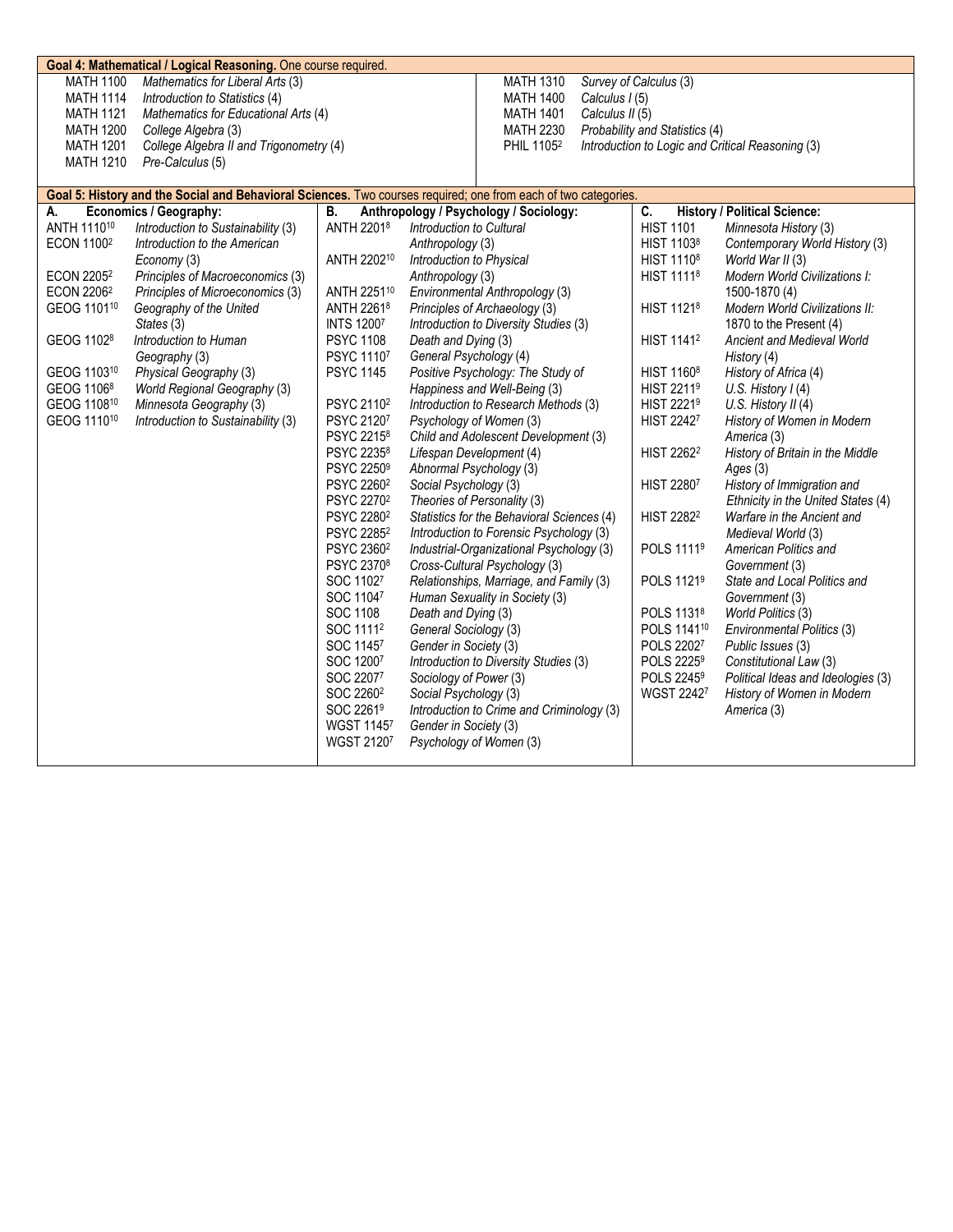| Goal 6: The Humanities and Fine Arts. Two courses required; one from each of two categories. |                                                          |                                                |                                                                           |                                      |                                                         |
|----------------------------------------------------------------------------------------------|----------------------------------------------------------|------------------------------------------------|---------------------------------------------------------------------------|--------------------------------------|---------------------------------------------------------|
| Literature:<br>A.                                                                            |                                                          |                                                | B. Humanities / Philosophy:                                               | C.                                   | Art / Music / Theatre:                                  |
| <b>ENGL 22027</b>                                                                            | Introduction to Literary Studies (3)                     | CHIN 11118                                     | Introduction to Chinese Culture (3)                                       | ART 1100 <sup>8</sup>                | Introduction to Art (3)                                 |
| <b>ENGL 22037</b>                                                                            | The Novel (3)                                            | FREN 11118                                     | Introduction to French Culture (3)                                        | ART 11078                            | Art History I (3)                                       |
| <b>ENGL 22047</b>                                                                            | Short Stories (3)                                        | GERM 11118                                     | Introduction to German Culture (3)                                        | ART 11088                            | Art History II (3)                                      |
| <b>ENGL 22077</b><br><b>ENGL 22087</b>                                                       | Drama (3)                                                | HUM 1103 <sup>2</sup><br>HUM 11118             | Introduction to Film Studies (3)                                          | <b>ART 1115</b>                      | Foundation Design I: 2 Dimensional                      |
| <b>ENGL 22097</b>                                                                            | Poetry (3)<br>Children's Literature (3)                  |                                                | Spanish and Latin American Culture:<br>Pre-Columbian Civilizations (3)    | ART 1116                             | Design (3)<br>Design II: Color Theory (3)               |
| <b>ENGL 22108</b>                                                                            | Global Literature (3)                                    | HUM 1112 <sup>8</sup>                          | Spanish and Latin American Culture:                                       | <b>ART 1117</b>                      | Foundation Design II: 3 Dimensional                     |
| <b>ENGL 2220</b>                                                                             | British Literature to 1800 (3)                           |                                                | Conquest to present (3)                                                   |                                      | Design (3)                                              |
| <b>ENGL 2225</b>                                                                             | British Literature Since 1800 (3)                        | HUM 1141 <sup>8</sup>                          | Humanities in the Age                                                     | <b>ART 1121</b>                      | Stained Glass I (3)                                     |
| ENGL 22307                                                                                   | American Literature to 1865 (3)                          |                                                | of Enlightenment (3)                                                      | <b>ART 1122</b>                      | Stained Glass II (3)                                    |
| ENGL 22357                                                                                   | American Literature Since 1865 (3)                       | HUM 11518                                      | Humanities in the Era of Romanticism                                      | <b>ART 1131</b>                      | Glass Blowing I (3)                                     |
| ENGL 22411                                                                                   | Introduction to Creative Writing (3)                     |                                                | and Realism (3)                                                           | ART 1132                             | Glass Blowing II (3)                                    |
| ENGL 22511                                                                                   | Creative Writing for Stage                               | HUM 11618                                      | Humanities in the Modern to                                               | <b>ART 1141</b>                      | Foundation Drawing I (3)                                |
|                                                                                              | and Screen (3)                                           |                                                | Postmodern World (3)                                                      | <b>ART 1142</b>                      | Foundation Drawing II (3)                               |
| ENGL 22611                                                                                   | Creative Nonfiction Writing (3)                          | HUM 1171 <sup>8</sup>                          | Seminar in Humanities (3)                                                 | <b>ART 1143</b>                      | Introduction to Figure Drawing (1)                      |
| ENGL 22621<br>ENGL 22631                                                                     | Poetry Writing (3)                                       | HUM 1211 <sup>8</sup><br>HUM 1311 <sup>8</sup> | Introduction to German Culture (3)                                        | <b>ART 1144</b><br><b>ART 1145</b>   | Watercolor I (3)                                        |
| <b>ENGL 22711</b>                                                                            | Fiction Writing (3)<br>Creative Writing for Children and | HUM 1411 <sup>8</sup>                          | Introduction to French Culture (3)<br>Introduction to Chinese Culture (3) | <b>ART 1150</b>                      | Watercolor II (3)<br>Introduction to Graphic Design (3) |
|                                                                                              | Young Adults (3)                                         | HUM 1611 <sup>8</sup>                          | Arab History and Cultures (3)                                             | <b>ART 1155</b>                      | Introduction to Digital Photography (3)                 |
|                                                                                              |                                                          | HUM 22318                                      | Introduction to Africa (3)                                                | <b>ART 1161</b>                      | Introduction to Sculpture (3)                           |
|                                                                                              |                                                          | HUM 22327                                      | Women in Western Civilization (3)                                         | <b>ART 1162</b>                      | Sculpture II (3)                                        |
|                                                                                              |                                                          | HUM 22337                                      | Women in American Culture (3)                                             | <b>ART 1165</b>                      | Introduction to Black and White Film                    |
|                                                                                              |                                                          | HUM 2234 <sup>8</sup>                          | Women in a Global Perspective (3)                                         |                                      | Photography (3)                                         |
|                                                                                              |                                                          | HUM 22418                                      | Heritage of the Western World: Greek                                      | <b>ART 1166</b>                      | Photography II (3)                                      |
|                                                                                              |                                                          |                                                | World (3)                                                                 | <b>ART 1170</b>                      | Foundation Digital Imaging I:                           |
|                                                                                              |                                                          | HUM 22518                                      | Heritage of the Western World: Rome                                       |                                      | Photoshop (3)                                           |
|                                                                                              |                                                          |                                                | and Christianity (3)                                                      | <b>ART 1172</b>                      | New Media Design I (3)                                  |
|                                                                                              |                                                          | HUM 22618                                      | Heritage of the Western World:                                            | <b>ART 1241</b>                      | Introduction to Painting (3)                            |
|                                                                                              |                                                          | HUM 22718                                      | Medieval World (3)                                                        | <b>ART 1242</b>                      | Painting II (3)                                         |
|                                                                                              |                                                          |                                                | Heritage of the Western World:<br>Renaissance and Reformation (3)         | <b>ART 1251</b><br><b>ART 1252</b>   | Introduction to Ceramics (3)<br>Ceramics: Intermediate  |
|                                                                                              |                                                          | PHIL 1101 <sup>2</sup>                         | Introduction to Philosophy (3)                                            |                                      | Wheel-Throwing (3)                                      |
|                                                                                              |                                                          | PHIL 11109                                     | Introduction to Ethics (3)                                                | <b>ART 1281</b>                      | Ceramics: Beginning Hand-building (3)                   |
|                                                                                              |                                                          | PHIL 11158                                     | Comparative World Religions (3)                                           | ART 1290                             | Introduction to Printmaking (3)                         |
|                                                                                              |                                                          | PHIL 12009                                     | Medical Ethics (3)                                                        | ART 2165                             | Digital Photography II (3)                              |
|                                                                                              |                                                          | SPAN 11118                                     | Spanish and Latin American Culture:                                       | <b>MUSC 1100</b>                     | Music Appreciation (3)                                  |
|                                                                                              |                                                          |                                                | Pre-Columbian Civilizations (3)                                           | <b>MUSC 1102</b>                     | Class Guitar (3)                                        |
|                                                                                              |                                                          | SPAN 11128                                     | Spanish and Latin American Culture:                                       | <b>MUSC 1103</b>                     | Class Piano (3)                                         |
|                                                                                              |                                                          |                                                | Conquest to present (3)                                                   | <b>MUSC 1104</b>                     | Fundamentals of Music (3)                               |
|                                                                                              |                                                          | <b>WGST 22337</b><br>WGST 22348                | Women in American Culture (3)<br>Women in a Global Perspective (3)        | <b>MUSC 1106</b><br><b>MUSC 1107</b> | Concert Band (1)<br>String Orchestra (1)                |
|                                                                                              |                                                          |                                                |                                                                           | <b>MUSC 1108</b>                     | Concert Choir (1)                                       |
|                                                                                              |                                                          |                                                |                                                                           | <b>MUSC 1109</b>                     | Singing 101 (3)                                         |
|                                                                                              |                                                          |                                                |                                                                           | MUSC 11107                           | Rock and Roll History (3)                               |
|                                                                                              |                                                          |                                                |                                                                           | MUSC 11117                           | Jazz History (3)                                        |
|                                                                                              |                                                          |                                                |                                                                           | <b>MUSC 1112</b>                     | Introduction to Songwriting (3)                         |
|                                                                                              |                                                          |                                                |                                                                           | <b>MUSC 1116</b>                     | Music Theory I (3)                                      |
|                                                                                              |                                                          |                                                |                                                                           | <b>MUSC 1132</b>                     | Music in Film, Television and                           |
|                                                                                              |                                                          |                                                |                                                                           |                                      | Gaming (3)                                              |
|                                                                                              |                                                          |                                                |                                                                           | MUSC 1145 <sup>8</sup>               | <b>World Drumming Ensemble (1)</b>                      |
|                                                                                              |                                                          |                                                |                                                                           | <b>MUSC 1146</b><br><b>MUSC 1148</b> | Jazz Ensemble (1)<br>Chamber Singers (1)                |
|                                                                                              |                                                          |                                                |                                                                           | <b>MUSC 1149</b>                     | Guitar Ensemble (1)                                     |
|                                                                                              |                                                          |                                                |                                                                           | <b>MUSC 1188</b>                     | Women's Chorale (1)                                     |
|                                                                                              |                                                          |                                                |                                                                           | <b>MUSC 2135</b>                     | Music Therapy, Techniques and                           |
|                                                                                              |                                                          |                                                |                                                                           |                                      | Materials (2-3)                                         |
|                                                                                              |                                                          |                                                |                                                                           | MUSC 22018                           | Music History and Literature I (3)                      |
|                                                                                              |                                                          |                                                |                                                                           | MUSC 2202 <sup>8</sup>               | Music History and Literature II (3)                     |
|                                                                                              |                                                          |                                                |                                                                           | THTR 1101 <sup>2</sup>               | Introduction to the Theatre (3)                         |
|                                                                                              |                                                          |                                                |                                                                           | <b>THTR 1109</b>                     | Practical Experience in Theatre (1-2)                   |
|                                                                                              |                                                          |                                                |                                                                           | <b>THTR 1111</b>                     | Acting for All (3)                                      |
|                                                                                              |                                                          |                                                |                                                                           | <b>THTR 1120</b><br><b>THTR 2165</b> | History of Comedy (3)<br>Stage Management (3)           |
|                                                                                              |                                                          |                                                |                                                                           | <b>THTR 2205</b>                     | Acting Movement (3)                                     |
|                                                                                              |                                                          |                                                |                                                                           | <b>THTR 2206</b>                     | Acting Vocal (3)                                        |
|                                                                                              |                                                          |                                                |                                                                           | <b>THTR 2211</b>                     | Stagecraft (3)                                          |
|                                                                                              |                                                          |                                                |                                                                           | <b>THTR 2220</b>                     | Play Directing (3)                                      |
|                                                                                              |                                                          |                                                |                                                                           | <b>THTR 2230</b>                     | Survey of Drama (3)                                     |
|                                                                                              |                                                          |                                                |                                                                           | <b>THTR 2270</b>                     | Auditioning (3)                                         |
|                                                                                              |                                                          |                                                |                                                                           |                                      |                                                         |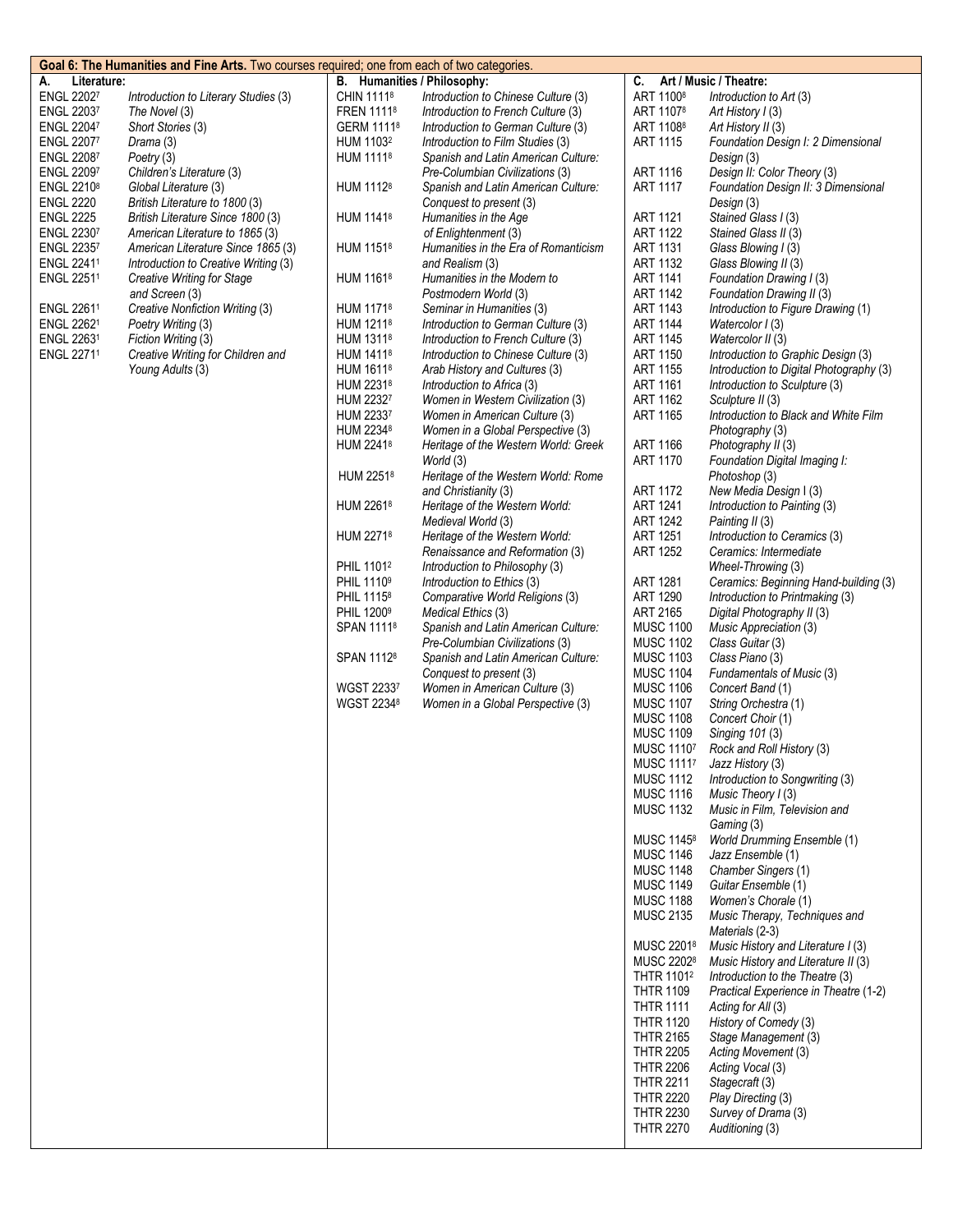|                        | Goal 7: Human Diversity. One course required.    |                              |                                         |                        |                                         |
|------------------------|--------------------------------------------------|------------------------------|-----------------------------------------|------------------------|-----------------------------------------|
| <b>BIOL 11083</b>      | Biology of Women (3)                             | FREN 22018                   | Intermediate French Language and        | PSYC 1110 <sup>5</sup> | General Psychology (4)                  |
| CHIN 11018             | Beginning Chinese Language and                   |                              | Culture I (4)                           | PSYC 1135 <sup>2</sup> | <b>Understanding Autism Spectrum</b>    |
|                        |                                                  | FREN 22028                   |                                         |                        |                                         |
|                        | Culture $I(5)$                                   |                              | Intermediate French Language and        |                        | Disorders (2)                           |
| CHIN 1102 <sup>8</sup> | Beginning Chinese Language and                   |                              | Culture II (4)                          | PSYC 21205             | Psychology of Women (3)                 |
|                        | Culture II (5)                                   | GERM 11018                   | Beginning German Language and           | SOC 11025              | Relationships, Marriage, and Family (3) |
| CHIN 22018             | Intermediate Chinese Language and                |                              | Culture I (5)                           | SOC 11045              | Human Sexuality in Society (3)          |
|                        |                                                  |                              |                                         |                        |                                         |
|                        | Culture I (4)                                    | GERM 1102 <sup>8</sup>       | Beginning German Language and           | SOC 1145 <sup>5</sup>  | Gender in Society (3)                   |
| CHIN 22028             | Intermediate Chinese Language and                |                              | Culture II (5)                          | SOC 12005              | Introduction to Diversity Studies (3)   |
|                        | Culture II (4)                                   | GERM 22018                   | Intermediate German Language and        | SOC 22075              | Sociology of Power (3)                  |
| CMST 2210 <sup>8</sup> | Intercultural Communication (3)                  |                              | Culture I (4)                           | SPAN 11018             | Beginning Spanish Language and          |
|                        |                                                  |                              |                                         |                        |                                         |
| CMST 22201             | Interpersonal Communication (3)                  | GERM 2202 <sup>8</sup>       | Intermediate German Language and        |                        | Culture $1(5)$                          |
| <b>ENGL 22026</b>      | Introduction to Literary Studies (3)             |                              | Culture II (4)                          | SPAN 11028             | Beginning Spanish Language and          |
| <b>ENGL 22036</b>      | The Novel (3)                                    | <b>HIST 2240<sup>9</sup></b> | America in the Vietnam Era (3)          |                        | Culture II (5)                          |
| <b>ENGL 22046</b>      |                                                  | <b>HIST 2242<sup>5</sup></b> | History of Women in Modern              | SPAN 22018             |                                         |
|                        | Short Stories (3)                                |                              |                                         |                        | Intermediate Spanish Language and       |
| <b>ENGL 22076</b>      | Drama (3)                                        |                              | America (3)                             |                        | Culture $I(4)$                          |
| <b>ENGL 22086</b>      | Poetry (3)                                       | <b>HIST 2280<sup>5</sup></b> | History of Immigration and Ethnicity in | SPAN 22028             | Intermediate Spanish Language and       |
| <b>ENGL 22096</b>      | Children's Literature (3)                        |                              | the United States (4)                   |                        | Culture II (4)                          |
| <b>ENGL 22306</b>      |                                                  | HUM 22326                    |                                         | WGST 11083             |                                         |
|                        | American Literature to 1865 (3)                  |                              | Women in Western Civilization (3)       |                        | Biology of Women (3)                    |
| <b>ENGL 22356</b>      | American Literature Since 1865 (3)               | HUM 22336                    | Women in American Culture (3)           | <b>WGST 11455</b>      | Gender in Society (3)                   |
| FREN 11018             | Beginning French Language and                    | <b>INTS 12005</b>            | Introduction to Diversity Studies (3)   | WGST 21205             | Psychology of Women (3)                 |
|                        | Culture I (5)                                    | MUSC 11018                   | Introduction to World Music (3)         | WGST 22336             | Women in American Culture (3)           |
|                        |                                                  |                              |                                         |                        |                                         |
| FREN 11028             | Beginning French Language and                    | MUSC 1110 <sup>6</sup>       | Rock and Roll History (3)               | <b>WGST 22425</b>      | History of Women in Modern              |
|                        | Culture II (5)                                   | MUSC 11116                   | Jazz History (3)                        |                        | America (3)                             |
|                        |                                                  | POLS 22025                   | Public Issues (3)                       |                        |                                         |
|                        |                                                  |                              |                                         |                        |                                         |
|                        |                                                  |                              |                                         |                        |                                         |
|                        |                                                  |                              |                                         |                        |                                         |
|                        | Goal 8: Global Perspective. One course required. |                              |                                         |                        |                                         |
| ANTH 22015             | Introduction to Cultural                         | GERM 11017                   | Beginning German Language and           | HUM 22516              | Heritage of the Western                 |
|                        | Anthropology (3)                                 |                              | Culture I (5)                           |                        | World: Rome and Christianity (3)        |
|                        |                                                  |                              |                                         |                        |                                         |
| ANTH 22615             | Principles of Archaeology (3)                    | GERM 11027                   | Beginning German Language and           | HUM 2261 <sup>6</sup>  | Heritage of the Western                 |
| ART 1100 <sup>6</sup>  | Introduction to Art (3)                          |                              | Culture II (5)                          |                        | World: Medieval World (3)               |
| ART 11076              | Art History I (3)                                | GERM 11116                   | Introduction to German Culture (3)      | HUM 22716              | Heritage of the Western                 |
|                        |                                                  |                              |                                         |                        |                                         |
|                        |                                                  |                              |                                         |                        |                                         |
| ART 11086              | Art History II (3)                               | GERM 22017                   | Intermediate German Language and        |                        | World: Renaissance and Reformation      |
| ASL 1101               | American Sign Language and                       |                              | Culture $I(4)$                          |                        | (3)                                     |
|                        | Culture $I(4)$                                   | GERM 22027                   | Intermediate German Language and        | MUSC 11017             | Introduction to World Music (3)         |
|                        |                                                  |                              |                                         |                        |                                         |
| ASL 1102               | American Sign Language and                       |                              | Culture II (4)                          | MUSC 11456             | <b>World Drumming Ensemble (1)</b>      |
|                        | Culture II (4)                                   | HIST 1103 <sup>5</sup>       | Contemporary World History (3)          | MUSC 22016             | Music History and Literature I (3)      |
| ASL 2201               | American Sign Language and                       | HIST 1110 <sup>5</sup>       | World War II (3)                        | MUSC 22026             | Music History and Literature II (3)     |
|                        | Culture III (4)                                  | HIST 1111 <sup>5</sup>       | Modern World Civilizations I:           | PHIL 1115 <sup>6</sup> | Comparative World Religions (3)         |
|                        |                                                  |                              |                                         |                        |                                         |
| ASL 2202               | American Sign Language and                       |                              | 1500-1870 (4)                           | PHIL 1180 <sup>9</sup> | Introduction to Social and Political    |
|                        | Culture IV (4)                                   | HIST 1121 <sup>5</sup>       | <b>Modern World Civilizations II:</b>   |                        | Philosophy (3)                          |
| CHIN 11017             | Beginning Chinese Language and                   |                              | 1870 to the Present (4)                 | POLS 11315             | World Politics (3)                      |
|                        | Culture I (5)                                    | <b>HIST 1160<sup>5</sup></b> | History of Africa (4)                   | PSYC 2215 <sup>5</sup> | Child and Adolescent Development (3)    |
|                        |                                                  |                              |                                         |                        |                                         |
| CHIN 11027             | Beginning Chinese Language and                   | HUM 11116                    | Spanish and Latin American Culture:     | PSYC 22355             | Lifespan Development (4)                |
|                        | Culture II (5)                                   |                              | Pre-Columbian Civilizations (3)         | PSYC 2370 <sup>5</sup> | Cross-Cultural Psychology (3)           |
| CHIN 11116             | Introduction to Chinese Culture (3)              | HUM 11126                    | Spanish and Latin American Culture:     | SOC 210010             | Sociology of Food (3)                   |
| CHIN 22017             | Intermediate Chinese Language and                |                              | Conquest to present (3)                 | SPAN 11017             | Beginning Spanish Language and          |
|                        |                                                  |                              |                                         |                        |                                         |
|                        | Culture I (4)                                    | HUM 1141 <sup>6</sup>        | Humanities in the Age of                |                        | and Culture I (5)                       |
| CHIN 22027             | Intermediate Chinese Language and                |                              | Enlightenment (3)                       | SPAN 11027             | Beginning Spanish Language and          |
|                        | Culture II (4)                                   | HUM 1151 <sup>6</sup>        | Humanities in the Era of Romanticism    |                        | Culture II (5)                          |
| CMST 22107             | Intercultural Communication (3)                  |                              | and Realism (3)                         | SPAN 11116             | Spanish and Latin American Culture:     |
|                        |                                                  |                              |                                         |                        |                                         |
| <b>ENGL 22106</b>      | Global Literature (3)                            | HUM 1161 <sup>6</sup>        | Humanities in the Modern to             |                        | Pre-Columbian Civilizations (3)         |
| FREN 11017             | Beginning French Language and                    |                              | Postmodern World (3)                    | SPAN 11126             | Spanish and Latin American Culture:     |
|                        | Culture I (5)                                    | HUM 11716                    | Seminar in Humanities (3)               |                        | Conquest to present (3)                 |
| FREN 11027             | Beginning French Language and                    | HUM 1200 <sup>9</sup>        | Introduction to Global Studies (3)      | SPAN 22017             | Intermediate Spanish                    |
|                        |                                                  | HUM 1211 <sup>6</sup>        |                                         |                        |                                         |
|                        | Culture II (5)                                   |                              | Introduction to German Culture (3)      |                        | Language and Culture I (4)              |
| <b>FREN 11116</b>      | Introduction to French Culture (3)               | HUM 13116                    | Introduction to French Culture (3)      | SPAN 22027             | Intermediate Spanish                    |
| FREN 22017             | Intermediate French Language and                 | HUM 1411 <sup>6</sup>        | Introduction to Chinese Culture (3)     |                        | Language and Culture II (4)             |
|                        | Culture I (4)                                    | HUM 1511 <sup>9</sup>        | Introduction to Islam and Culture (3)   | WGST 22346             | Women in a Global Perspective (3)       |
|                        |                                                  |                              |                                         |                        |                                         |
| FREN 22027             | Intermediate French Language and                 | HUM 1611 <sup>6</sup>        | Arab History and Cultures (3)           |                        |                                         |
|                        | Culture II (4)                                   | HUM 22316                    | Introduction to Africa (3)              |                        |                                         |
| GEOG 1102 <sup>5</sup> | Introduction to Human Geography (3)              | HUM 22346                    | Women in a Global Perspective (3)       |                        |                                         |
| GEOG 1106 <sup>5</sup> | World Regional Geography (3)                     | HUM 22416                    | Heritage of the Western World: Greek    |                        |                                         |
|                        |                                                  |                              | World (3)                               |                        |                                         |